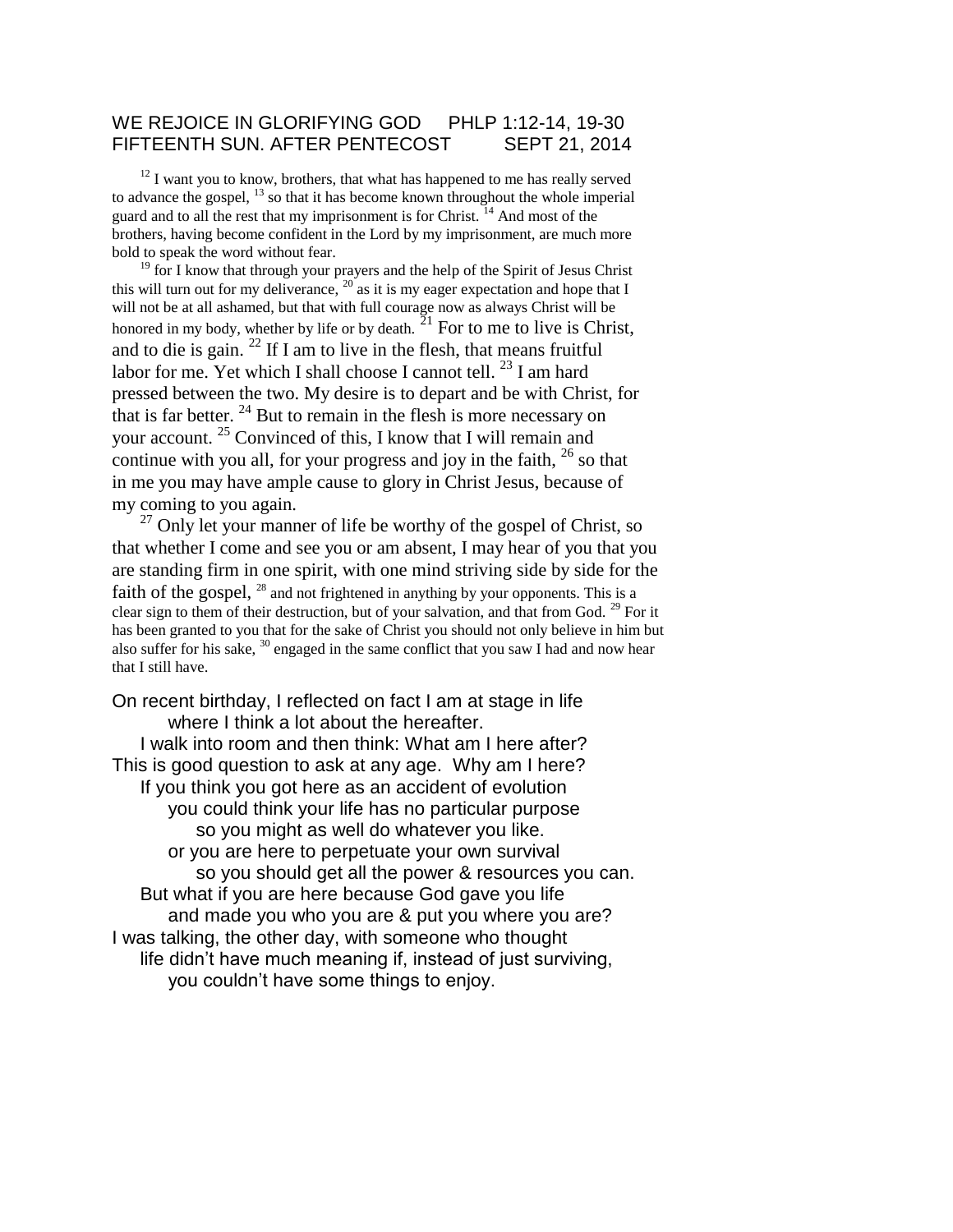Irony is, because they focused on enjoying themselves, they had hard time having enough money to survive. I replied that I think life is not about trying to enjoy ourselves but about doing what God gives us to do. I remember noticing at young age some are happy if playing, but very unhappy when doing what they had to do. I thought: we will spend lot more of life working than playing, so if only happy when playing, won't be very happy, we are better off learning to enjoy working. Paul writes in this letter to Philippians, "Rejoice in the Lord always, again I say, rejoice." No matter what we are doing or what happens, we can rejoice when we rejoice in the Lord. I think reason we are here, this church, this body, this world,

is all same reason: to do what God has given us to do, And we can rejoice because what God has given us to do is to glorify him by constantly receiving his grace.

## LIVING OUT OUR FAITH GLORIFIES GOD'S GRACE ENDURING DIFFICULTY GLORIFIES GOD'S GRACE DELIVERANCE IN DEATH GLORIFIES GOD'S GRACE

### LIVING OUT OUR FAITH GLORIFIES GOD'S GRACE

 $24$  But to remain in the flesh is more necessary on your account.  $25$ Convinced of this, I know that I will remain and continue with you all, for your progress and joy in the faith,  $^{26}$  so that in me you may have ample cause to glory in Christ Jesus, because of my coming to you again. <sup>27</sup> Only let your manner of life be worthy of the gospel of Christ, so that whether I come and see you or am absent, I may hear of you that you are standing firm in one spirit, with one mind striving side by side for the faith of the gospel,  $^{28}$  and not frightened in anything by your opponents. This is a clear sign to them of their destruction, but of your salvation, and that from God.

Those searching for good job & long term unemployed can relate to those hired last in parable in today's Gospel probably rejoiced just to have a job. Parable is usually called: "Workers in the Vineyard." but focus is not on work they do but generosity of master who gives pay not based on what they deserve but on what they all need for the day.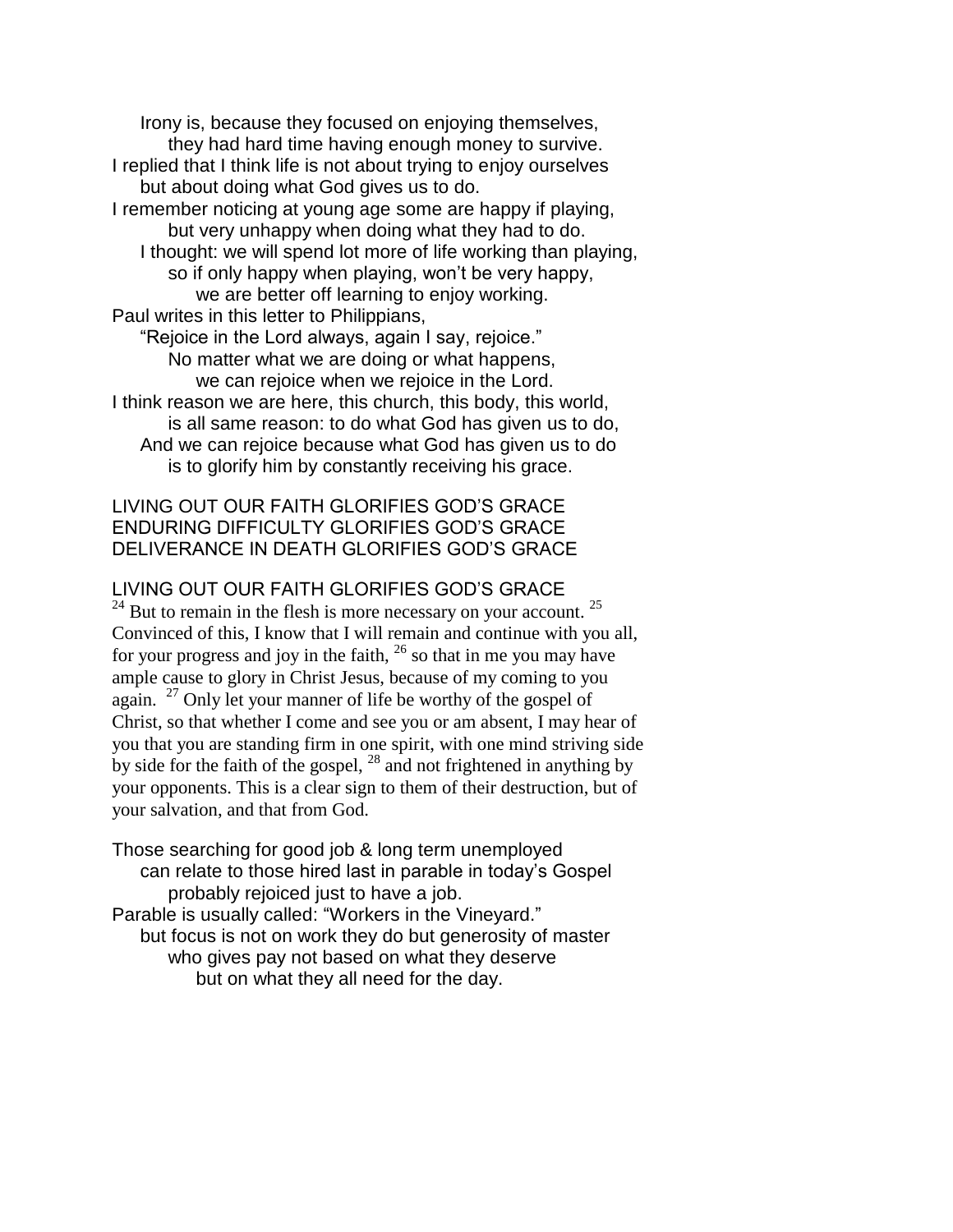Today we begin worship series on topic called stewardship, which is using everything in life as God's servants. We also are given job to do in God's vineyard but see that joyful generosity starts, not with what we do but with rejoicing in God's amazing generosity to us. Paul points to this in v. 26 with phrase, "Glory in Christ Jesus" He is saying he is convinced he will continue to do his job which is coming to them to preach and teach, which is for their progress in faith & also their joy in the faith, so they have reason to glory in Christ Jesus. Glorying in Jesus is saying: Wow, look what Jesus can do. So, Paul is saying, if I survive prison so I can keep preaching that will be a reason to say, not: look what Paul is doing, but look what God has done for Paul! So, in the next verse he points to the job of the Philippians which is similar: working together for faith of the gospel, standing firm against those who oppose it. Their manner of life also is to be worthy of gospel of Christ, kind of life that glorifies good news of Jesus, saying by how they live: Look what God does for us! When they do this without being afraid, it is a clear sign that opponents are surely losing & they are ultimately saved and that this is all from God. So, boldly living out our faith in the gospel, confident that God is generously providing for us and has graciously given us a job as his servants is itself glorifying Christ and proclaiming the gospel,

it is saying, "Look what God has done for me." Not only this, but…

## ENDURING DIFFICULTY GLORIFIES GOD'S GRACE

 $12$  I want you to know, brothers, that what has happened to me has really served to advance the gospel, <sup>13</sup> so that it has become known throughout the whole imperial guard and to all the rest that my imprisonment is for Christ.<sup>14</sup> And most of the brothers, having become confident in the Lord by my imprisonment, are much more bold to speak the word without fear.

 $29$  For it has been granted to you that for the sake of Christ you should not only believe in him but also suffer for his sake,  $30$  engaged in the same conflict that you saw I had and now hear that I still have.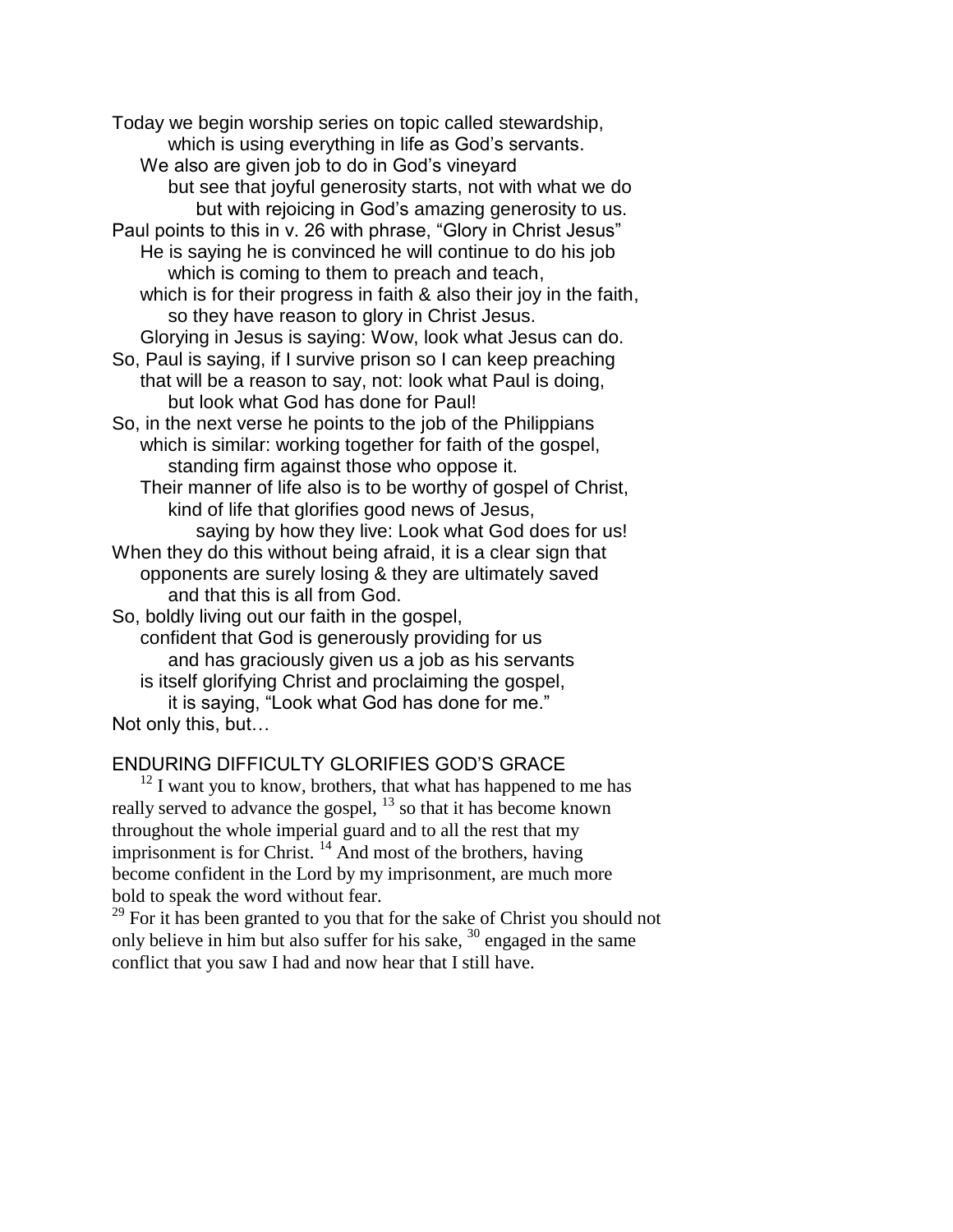Again, Paul talks first about himself, then Philippians,

Look what God can do, he is so great and powerful that not only can his gracious gifts by shown by what we do but by suffering we endure.

Paul writes this letter from prison in Rome.

He had been wanting to go to Rome to preach the gospel and was wondering how he would get money to get there when he is arrested & ends up going at empire's expense.

So, now when people ask about him what he is in prison for they are told: for preaching about Jesus. What about Jesus? He says Jesus died for our sins & rose again from dead.

So the fact that he is in prison causes people who don't even believe in Jesus to talk about the gospel and as a result many are coming to faith.

And when people see how Paul can endure prison without complaining and despair and even be joyful they see that the faith he has is really worth something. and other believers are encouraged to talk about Jesus without being afraid.

In v. 29, Paul says to Philippians, that includes you too. God has graciously granted to you for the sake of Christ that you believe in him and so you are saved.

but he has also granted to you to suffer for his sake, which means he also grants by grace ability to endure it and so grants by grace that good results from it as others see in you what God is able to do:

the strength, hope, peace & love he is able to give us.

Some religions market God as one who can give us good lives by taking away suffering and giving prosperity.

Paul says our God is so great, he can give us good lives full of rejoicing even if we are suffering and poor because he can use even those things to help us do our job of glorifying him by pointing to what he can do.

So, in v. 18 (not included in text) Paul says,

Christ is proclaimed, and in that I rejoice. Yes, and I will rejoice, …in one more thing in v. 19

# DELIVERANCE IN DEATH GLORIFIES GOD'S GRACE

 $19$  for I know that through your prayers and the help of the Spirit of Jesus Christ this will turn out for my deliverance, <sup>20</sup> as it is my eager expectation and hope that I will not be at all ashamed, but that with full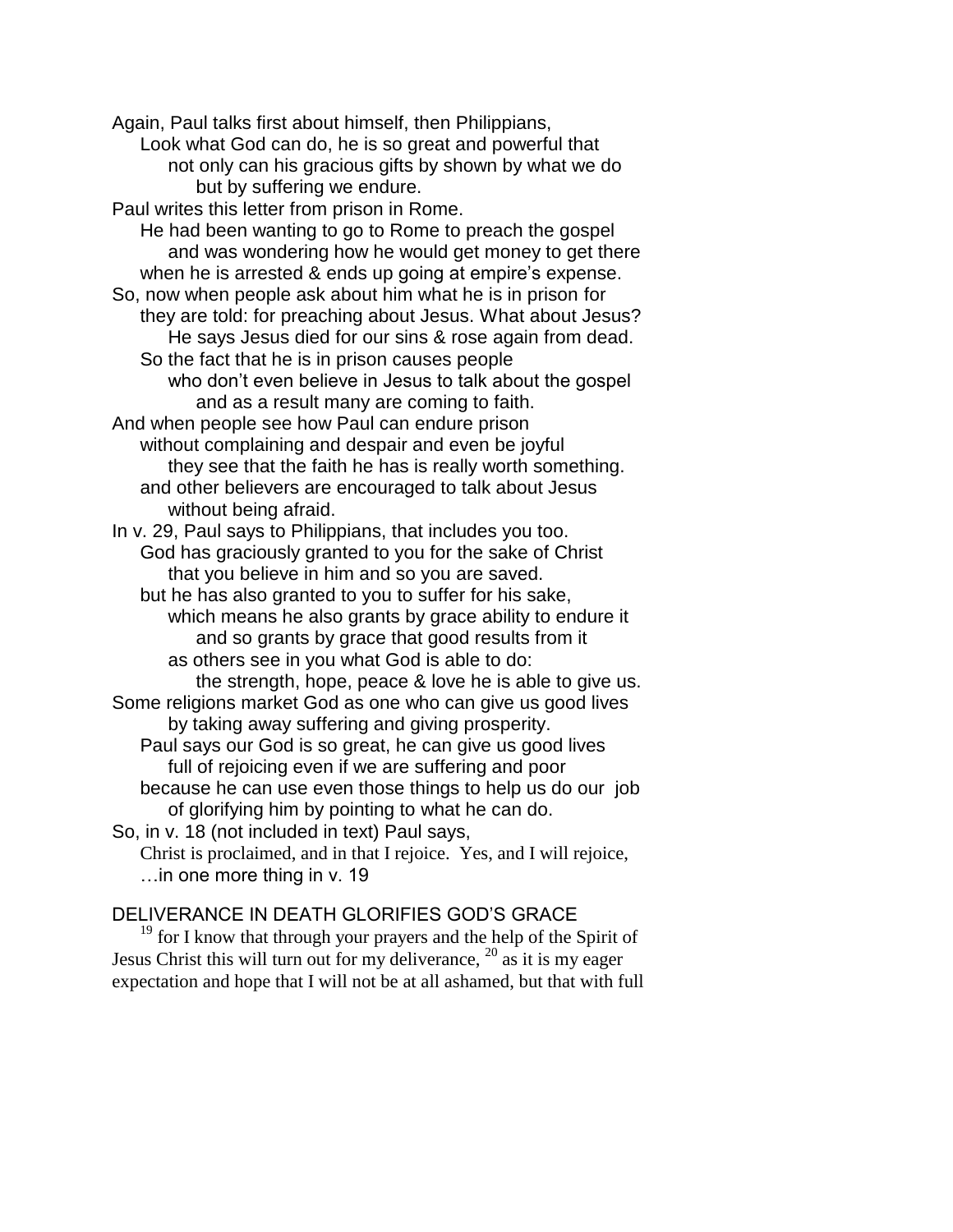courage now as always Christ will be honored in my body, whether by life or by death. <sup>21</sup> For to me to live is Christ, and to die is gain. <sup>22</sup> If I am to live in the flesh, that means fruitful labor for me. Yet which I shall choose I cannot tell.  $^{23}$  I am hard pressed between the two. My desire is to depart and be with Christ, for that is far better.

Either way, Christ is honored so either way, we win, because for me to live is Christ. Reason I am here is to glorify God by receiving his grace. When I receive Gods' grace, his gifts and his love and especially his forgiveness way beyond what I deserve, it shows what wonderful things God can do. Paul says, if I live, it shows God's grace and what he can do by delivering me from prison and giving me the ability to encourage people with the gospel. and if I die, it shows God's grace and what he can do by delivering me through suffering and death itself to give me eternal life with him which is even better. This is because of what God has already done through death. God is honored not only in Paul's body but in Jesus who came with a body to God's vineyard, to do in the short hour of his life all the work in God's service that we have failed to get done and so to earn for us all that we need for life. and then to suffer and go through death with his body to pay for all that we deserve for our sins. So, his life and his death are our gain. This is why our work now is to simply boldly speak his word of Gospel through which we are brought to faith so that we receive all his wonderful gifts of grace. That is what we are here after both here & in the hereafter. I was at meeting a while ago; we were told to introduce selves with our philosophy of life in 4 words. What would you say? What came to me was: "Take what God gives." After thinking about it more, I think that is exactly it. Take the life God gives, abilities & work he gives, experiences he gives, both good and bad, most especially the grace & forgiveness he gives and the eternal life he gives. Take it and rejoice in it. We can rejoice in living the life God gives us because the purpose of life is Glorifying God by receiving his grace.